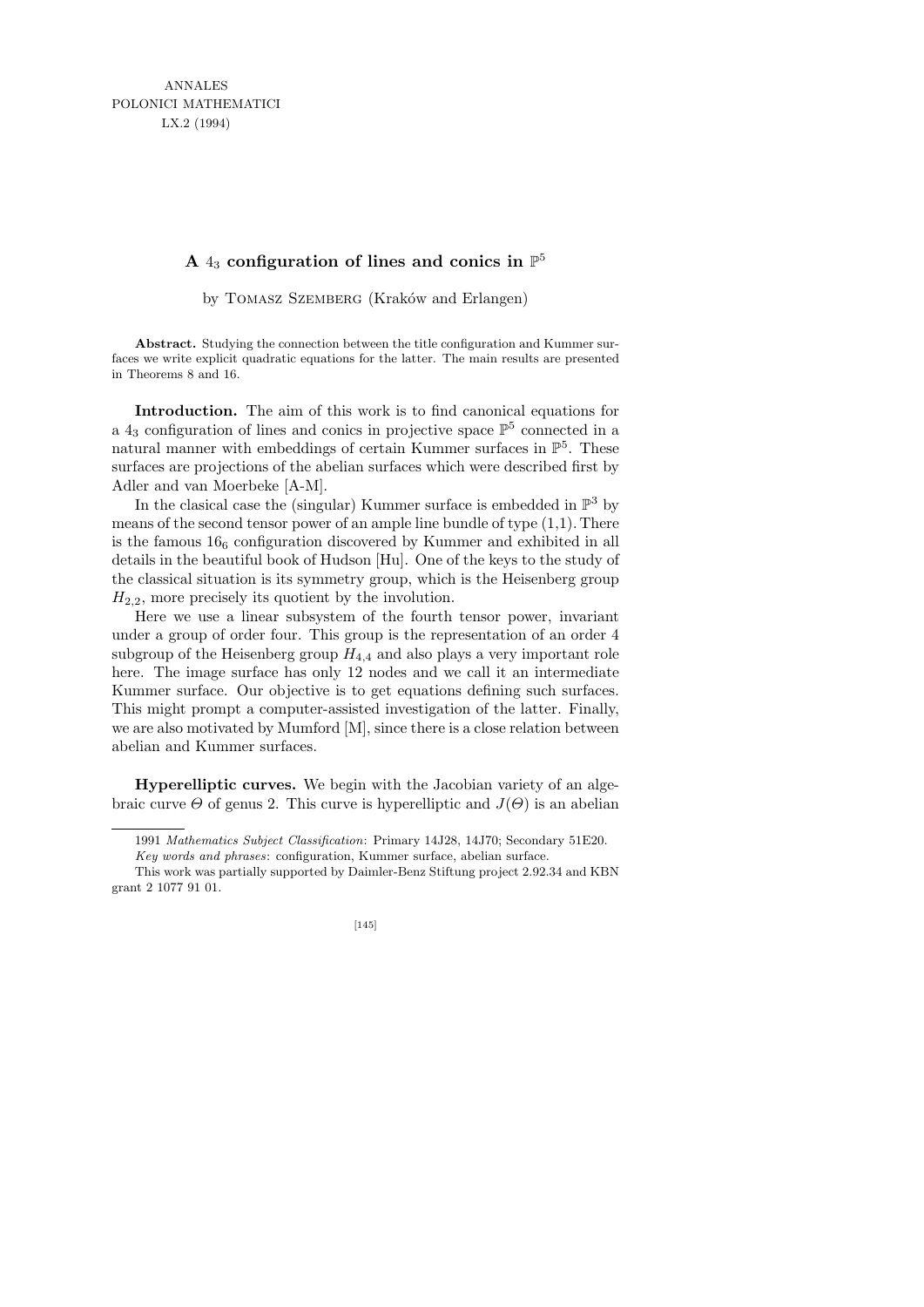surface. We recall some important facts from the theory of algebraic curves.

PROPOSITION 1. Algebraic smooth curves of genus 2 are parametrized by triplets of points in  $\mathbb{P}^1$  up to permutation.

We only sketch the proof, which can be found in [Ha]. Since each genus 2 curve  $\Theta$  is hyperelliptic it can be realized as the Riemann surface of the square root of some polynomial. This polynomial has degree 6, which follows directly from the Riemann–Hurwitz formula. In other words, there is a 2 : 1 covering  $\Theta \to \mathbb{P}^1$  ramified over six points. They are all distinct if the curve is smooth. Applying automorphisms of the Riemann sphere  $\mathbb{P}^1$  to these six points we can arrange them so that three of them are  $0, 1, \infty$ . This normal form is also called the Rosenhain form and was extensively studied by Igusa in [I]. The other three points are fixed up to permutation.  $\blacksquare$ 

Let now  $A = J(\Theta)$  be the Jacobian surface of a smooth curve  $\Theta$  of genus 2. This curve can be identified on A via the Abel–Jacobi map as the theta divisor and defines the principal polarization of A. For construction and proof see [F] and [L-B]. There are exactly six halfperiods on  $\Theta$ . Having in mind the above proposition it seems natural to distinguish three of them, say  $e_0, e_1, e_2$ . We fix  $e_0$  as the neutral element for the group operation of A on itself. Defining  $e_3 := e_1 + e_2$  we get the order 4 subgroup  $e_0, \ldots, e_3$  of the order 16 group of halfperiods on A. We notice that  $e_3 \notin \Theta$ .

Let  $T_x$  denote the translation on A by x. Set

$$
\Theta_3 = \Theta
$$
,  $\Theta_2 = T_{e_1}(\Theta_3)$ ,  $\Theta_1 = T_{e_2}(\Theta_3)$ ,  $\Theta_0 = T_{e_3}(\Theta_3)$ .

Thus  $e_i \notin \Theta_i$  for  $i = 0, \ldots, 3$ . In what follows we write  $\Theta$  if it is not important which of the above translates we mean.

The line bundles  $\mathcal{O}_A(\Theta_0), \ldots, \mathcal{O}_A(\Theta_3)$  are not isomorphic. But already their second tensor powers are. We study this situation more closely in the next sections.

The group action on sections of a line bundle. We now recall the basic ideas of Mumford [M] and apply them in our situation of surfaces. We stick as far as possible to the notation of Mumford. We do not copy any proofs. They can all be found in [M].

As usual, let A be an abelian variety and  $\widehat{A}$  its dual. For any ample invertible sheaf L on A we denote by  $\Lambda(L)$  the associated homomorphism

$$
\Lambda(L): A \ni x \mapsto T_x^*(L) \otimes L^{-1} \in \widehat{A}.
$$

Let  $H(L)$  be the kernel of  $\Lambda(L)$ . It is a subgroup of A consisting of all points x such that  $T_x^*(L) \simeq L$ . We concentrate our study on the group  $\mathcal{G}(L)$  which is defined as follows: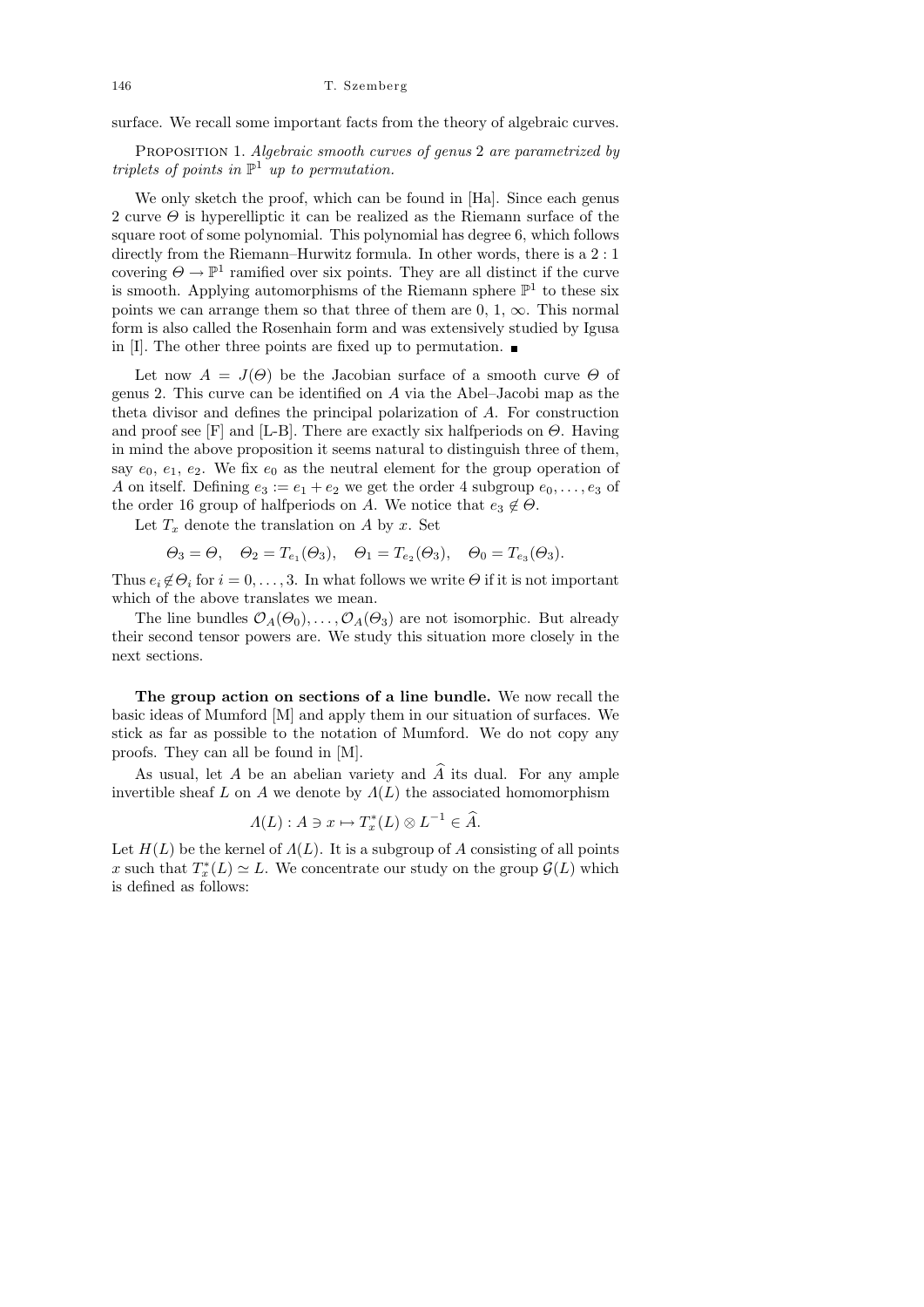DEFINITION 2.  $\mathcal{G}(L)$  is the set of pairs  $(x, \varphi)$ , where  $x \in A$  and  $\varphi$  is an isomorphism

$$
\varphi: L \mapsto T_x^*(L).
$$

The group structure is given by

$$
(y,\psi) \bullet (x,\varphi) = (x+y,T_x^*(\psi) \circ \varphi).
$$

The connection between  $\mathcal{G}(L)$  and  $H(L)$  is given by the exact sequence

$$
0 \to \mathbb{C}^* \to \mathcal{G}(L) \to H(L) \to 0.
$$

 $\mathcal{G}(L)$  is in fact a central extension of  $H(L)$ . This extension defines the following skew-symmetric bilinear form on  $H(L)$ . Let  $x, y \in H(L)$  and let  $\widetilde{x}, \widetilde{y} \in \mathcal{G}(L)$  lie over  $x, y$ . Then set

$$
e^L(x,y) = [\widetilde{x}, \widetilde{y}] = \widetilde{x} \bullet \widetilde{y} \bullet \widetilde{x}^{-1} \bullet \widetilde{y}^{-1}.
$$

Notice that for any  $x \in H(L)$  it is possible to choose  $\tilde{x} \in \mathcal{G}(L)$  of the same order.

Now let L be a symmetric invertible sheaf, i.e.  $L \simeq \iota^* L$ , where  $\iota : A \ni$  $x \mapsto -x \in A$  is the usual involution on the abelian surface. Let  $\alpha: L \to \iota^* L$ be the normalized isomorphism, i.e.  $\alpha$  is the identity on the fibre  $L_{e_0}$  of L over  $e_0$ . Furthermore, let  $A_2$  be the set of halfperiods on A. For any  $x \in A_2$ we define  $e_*^L(x)$  to be the integer k such that  $\alpha$  is multiplication by k in the fibre  $L_x$ . Since  $\alpha_x = \iota^* \alpha_x$  and  $\iota^* \alpha \circ \alpha$  is the identity, it is clear that k can only be  $\pm 1$ . Since  $\alpha$  is normalized,  $e_*^L(0) = 1$ .

Unfortunately, there is no connection between the bilinear form  $e^L$  and the quadratic form  $e_*^L$ . However, we have the following

PROPOSITION 3 (Mumford). Let L be a symmetric line bundle on the abelian surface A. Then  $A_2 \subset H(L^2)$  and for every  $x, y \in A_2$ ,

(1) 
$$
e^{L^2}(x,y) = e^L_*(x+y) \cdot e^L_*(x) \cdot e^L_*(y).
$$

For our calculations the following fact is of importance:

PROPOSITION 4 (Mumford). Let D be a symmetric divisor on A and  $L = \mathcal{O}_A(D)$ . Then for any  $x \in A_2$ ,

(2) 
$$
e^L_*(x) = (-1)^{m(x)-m(e_0)},
$$

where  $m(y)$  denotes the multiplicity of D in y.

The group  $\mathcal{G}(L)$  operates on  $H^0(L)$  in the following way.

DEFINITION 5. For  $\tilde{x} = (x, \varphi) \in \mathcal{G}(L)$  and  $s \in H^0(L)$  set  $U_{\tilde{x}}(s) = (g(s))$  $T_{-x}^*(\varphi(s)).$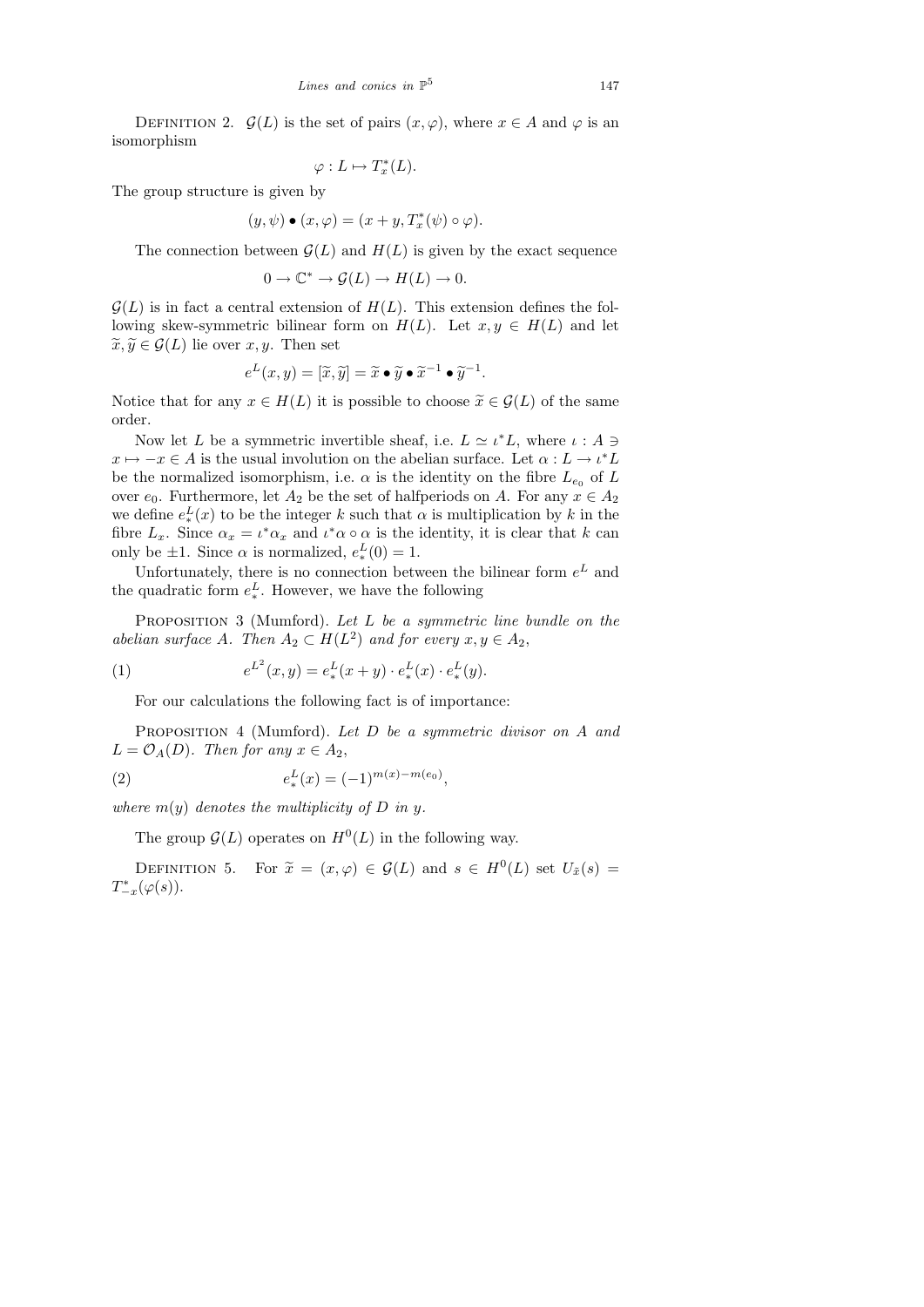This defines indeed a group action as the following calculation shows. For  $\widetilde{y} = (y, \psi) \in \mathcal{G}(L)$  we have

$$
U_{\tilde{y}}(U_{\tilde{x}}(s)) = T_{-y}^* (\psi(T_{-x}^*(\varphi(s)))) = (T_{-y}^* \circ T_{-x}^*)(T_x^* (\psi(T_{-x}^*(\varphi(s))))= T_{-(x+y)}^*(T_x^* (\psi)(\varphi(s))) = U_{(x+y,T_x^*(\psi)\circ\varphi)}(s) = U_{\tilde{y}\bullet\tilde{x}}(s).
$$

In what follows we make no difference between  $U_{\tilde{x}}$  and  $\tilde{x}$ .

The linear system  $H^0(\mathcal{I}.\mathcal{O}_A(4\Theta))^{\text{ev}}$ . For a symmetric line bundle L on an abelian surface A we denote by  $H^0(L)$ <sup>ev</sup> the eigenspace of 1 of the mapping  $H^0(L) \ni s \mapsto \iota_L s \iota \in H^0(L)$ , where  $\iota_L$  is the lifting of  $\iota$  to an involution on the total space of L. The elements of  $H^0(L)$ <sup>ev</sup> are called the even sections in the line bundle L.

We have seen that the translations  $T_{e_1}$  and  $T_{e_2}$  lift to involutions  $\tilde{e}_1$ ,  $\tilde{e}_2$  of line bundle  $\mathcal{O}_e(2\Theta)$  and canonically to involutions  $\sigma$  and  $\tau$  of  $\mathcal{O}_e(4\Theta)$ the line bundle  $\mathcal{O}_A(2\Theta)$  and canonically to involutions  $\sigma$  and  $\tau$  of  $\mathcal{O}_A(4\Theta)$ . Let G denote the group generated by  $\sigma$  and  $\tau$ , and let T be the ideal sheaf of the 0-dimensional variety consisting of  $e_0, \ldots, e_3$ .

In the next proposition we describe explicitly a basis of the 6-dimensional vector space  $H^0(\mathcal{I}.\mathcal{O}_A(4\Theta))^{\text{ev}}$ . Let  $t_3$  be a generator of  $H^0(\mathcal{O}_A(\Theta_3))$  and  $t_0, t_1, t_2$  its translates vanishing on  $\Theta_0, \Theta_1, \Theta_2$  respectively. Thus  $t_i$  is a section in the bundle  $\mathcal{O}_A(\Theta_i)$  and we have the following

PROPOSITION 6. The sections  $u_1 = u_{23} = t_3^2 t_2^2$ ,  $u_2 = u_{01} = t_1^2 t_0^2$ ,  $u_3 =$  $u_{03} = t_3^2 t_0^2$ ,  $u_4 = u_{12} = t_2^2 t_1^2$ ,  $u_5 = u_{13} = t_3^2 t_1^2$ ,  $u_6 = u_{02} = t_2^2 t_0^2$  form a basis of  $H^0(\mathcal{I}.\mathcal{O}_A(4\Theta))$ <sup>ev</sup> on which  $\sigma$  and  $\tau$  operate as

$$
\sigma = \begin{bmatrix} 1 & 0 & & & & \\ 0 & 1 & & & & \\ & & 0 & 1 & & \\ & & & 1 & 0 & \\ & & & & & 1 \end{bmatrix} \quad and \quad \tau = \begin{bmatrix} 0 & -1 & & & & \\ -1 & 0 & & & & \\ & & 0 & -1 & & \\ & & & -1 & 0 & \\ & & & & 1 & 0 \\ & & & & & 0 \end{bmatrix}.
$$

P r o o f. We begin by computing the operation of  $\sigma$  and  $\tau$  on the sections  $u_{ij}$ . It is enough to compute how  $\tilde{e}_1$ ,  $\tilde{e}_2$  operate on  $t_0^2, \ldots, t_3^2$ , since  $\sigma$  and  $\tau$ <br>are their squares. Let  $I = \mathcal{O}_k(\Theta)$ : then  $\tilde{e}_k$ ,  $\tilde{e}_k$  are in fact elements of  $\mathcal{O}(I^2)$ . are their squares. Let  $L = \mathcal{O}_A(\Theta)$ ; then  $\tilde{e}_1$ ,  $\tilde{e}_2$  are in fact elements of  $\mathcal{G}(L^2)$ . Using formulas (1) and (2) we compute their commutator

$$
[\widetilde{e}_1, \widetilde{e}_2] = e^{L^2}(e_1, e_2) = e^L_*(e_1 + e_2) \cdot e^L_*(e_1) \cdot e^L_*(e_2)
$$
  
=  $(-1)^{m(e_3) - m(e_0)} \cdot (-1)^{m(e_1) - m(e_0)} \cdot (-1)^{m(e_2) - m(e_0)} = -1,$ 

since  $m(e_0) = m(e_1) = m(e_2) = 1$  and  $m(e_3) = 0$ . This means that  $\tilde{e}_1 \bullet \tilde{e}_2 =$  $-\tilde{e}_2 \bullet \tilde{e}_1$ . If we now specify  $\tilde{e}_1 = (e_1, \varphi_1), \tilde{e}_2 = (e_2, \varphi_2),$  where  $\varphi_i : L^2 \to T^*L^2$  are fixed isomorphisms, then  $T_{e_i}^* L^2$  are fixed isomorphisms, then

$$
\widetilde{e}_1 \bullet \widetilde{e}_2 = (e_1, \varphi_1) \bullet (e_2, \varphi_2) = (e_3, T_{e_2}^*(\varphi_1) \circ \varphi_2)
$$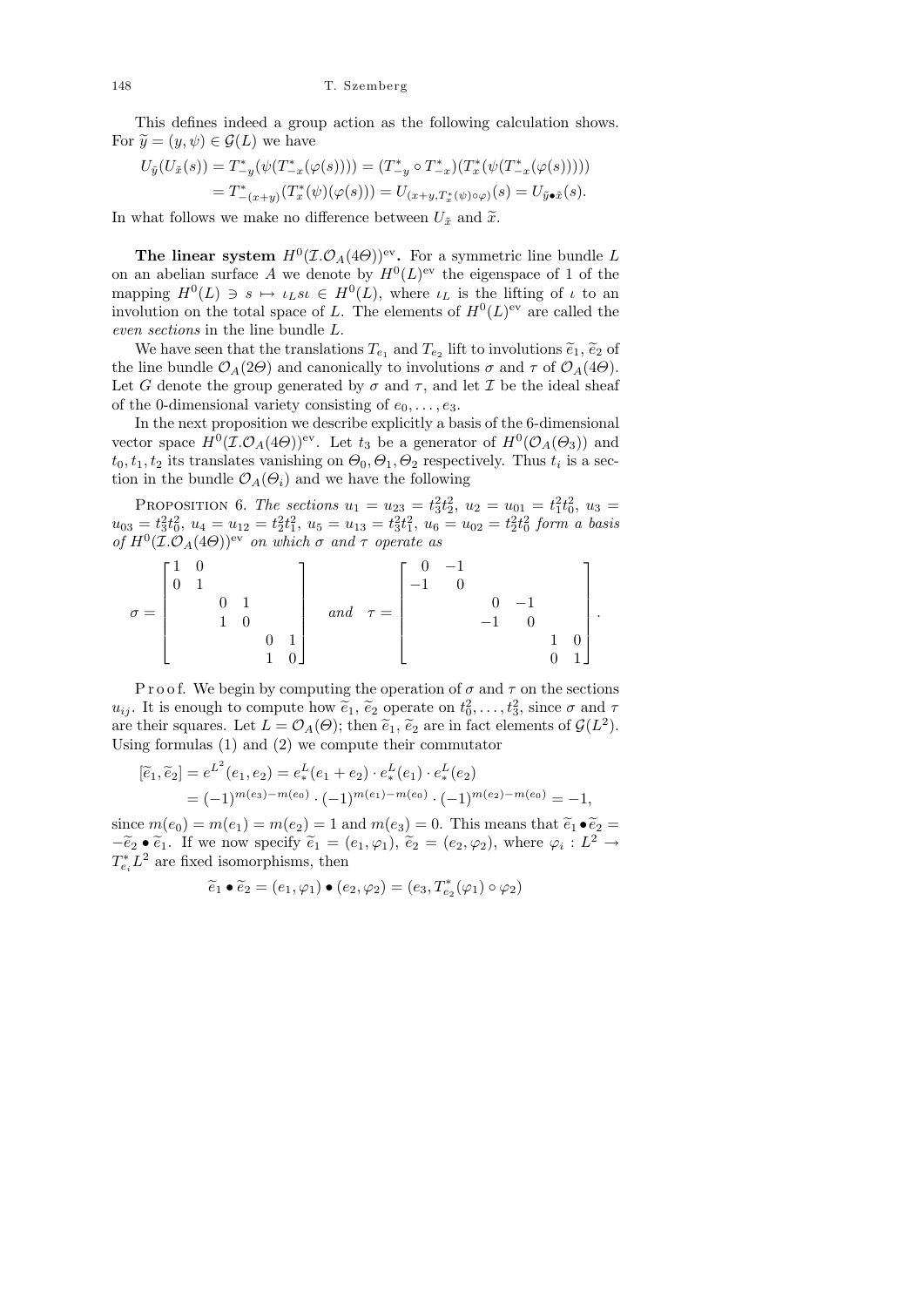and  $\widetilde{e}_2 \bullet \widetilde{e}_1 = (e_3, T_{e_1}^*(\varphi_2) \circ \varphi_1)$ , hence

$$
T_{e_2}^*(\varphi_1)\circ\varphi_2=-T_{e_1}^*(\varphi_2)\circ\varphi_1.
$$

For the sections  $t_0, \ldots, t_3$  we have

$$
t_2^2 = \varphi_1^{-1} T_{e_1}^* t_3^2 = T_{e_1}^* \varphi_1(t_3^2),
$$
  
\n
$$
t_1^2 = \varphi_2^{-1} T_{e_2}^* t_3^2 = T_{e_2}^* \varphi_2(t_3^2),
$$
  
\n
$$
t_0^2 = \varphi_3^{-1} T_{e_3}^* t_3^2 = T_{e_3}^* \varphi_3(t_3^2),
$$

where  $\varphi_3$  is chosen to be  $T_{\epsilon_2}^*(\varphi_1) \circ \varphi_2$  (this means  $\tilde{e}_3 = \tilde{e}_1 \bullet \tilde{e}_2$ ).

As already mentioned we compute the action of  $\tilde{e}_1$  and  $\tilde{e}_2$ . It seems quite instructive to make some calculations explicit. For example, for  $\widetilde{e}_2$  we find

$$
\begin{aligned}\n\tilde{e}_2(t_3^2) &= T_{e_2}^* \varphi_2(t_3^2) = t_1^2, \\
\tilde{e}_2(t_2^2) &= T_{e_2}^* \varphi_2(T_{e_1}^* \varphi_1(t_3^2)) = T_{e_2}^* T_{e_1}^* (T_{e_1}^* \varphi_2 T_{e_1}^*) \varphi_1(t_3^2) \\
&= T_{e_3}^* T_{e_1}^* (\varphi_2) \circ \varphi_1(t_3^2) = -T_{e_3}^* T_{e_2}^* (\varphi_1) \varphi_2(t_3^2) = -T_{e_3}^* \varphi_3(t_3^2) = -t_0^2.\n\end{aligned}
$$

Since  $\tilde{e}_2$  is an involution it is clear that  $\tilde{e}_2(t_0^2) = -t_2^2$  and  $\tilde{e}_2(t_1^2) = t_3^2$ .<br>Computing in the same way the action of  $\tilde{e}_1$  we get Computing in the same way the action of  $\tilde{e}_1$  we get

$$
\begin{array}{c|cc}\n & t_0^2 & t_1^2 & t_2^2 & t_3^2 \\
\hline\n\tilde{e}_1 & t_1^2 & t_0^2 & t_3^2 & t_2^2 \\
\tilde{e}_2 & -t_2^2 & t_3^2 & -t_0^2 & t_1^2\n\end{array}
$$

Since  $\sigma(u_{ij}) = \tilde{e}_1(t_i^2) \otimes \tilde{e}_1(t_j^2)$  and  $\tau(u_{ij}) = \tilde{e}_2(t_i^2) \otimes \tilde{e}_2(t_j^2)$  we have

|          | $u_{01}$                                      | $u_{02}$ | $u_{03}$                                      | $u_{12}$ | $u_{13}$ | $u_{23}$          |
|----------|-----------------------------------------------|----------|-----------------------------------------------|----------|----------|-------------------|
| $\sigma$ | $\boldsymbol{u}_{01}$ – $\boldsymbol{u}_{13}$ |          | $u_{12}$                                      | $u_{03}$ | $u_{02}$ | $u_{23}$          |
|          |                                               |          | $\tau$ $-u_{23}$ $u_{02}$ $-u_{12}$ $-u_{03}$ |          |          | $u_{13} - u_{01}$ |

This table gives the matrices in the assertion.

Now, notice that  $h^0(\mathcal{O}_A(4\Theta)) = \frac{1}{2}(4\Theta)^2 = 16$ . It is clear that  $\mathcal I$  imposes 4 independent conditions on the sections in  $H^0(\mathcal{O}_A(4\Theta))$ . Hence we have  $h^0(\mathcal{I}.\mathcal{O}_A(4\Theta)) = 12$ . Since  $\Theta$  is symmetric on A we obtain

$$
H^{0}(\mathcal{O}_{A}(4\Theta))=H^{0}(\mathcal{O}_{A}(4\Theta))^{\text{ev}}\oplus H^{0}(\mathcal{O}_{A}(4\Theta))^{\text{odd}}.
$$

By [B-L, formula 4.7.5] we get

$$
h^0(\mathcal{O}_A(4\Theta))^{\text{ev}} = 10 \quad \text{and} \quad h^0(\mathcal{O}_A(4\Theta))^{\text{odd}} = 6.
$$

But  $H^0(\mathcal{O}_A(4\Theta))$ <sup>odd</sup>  $\subset H^0(\mathcal{I}.\mathcal{O}_A(4\Theta))$  since odd sections vanish at all halfperiods to order at least one. Thus what is left is  $H^0(\mathcal{I}.\mathcal{O}_A(4\Theta))$ <sup>ev</sup> and its dimension is 6.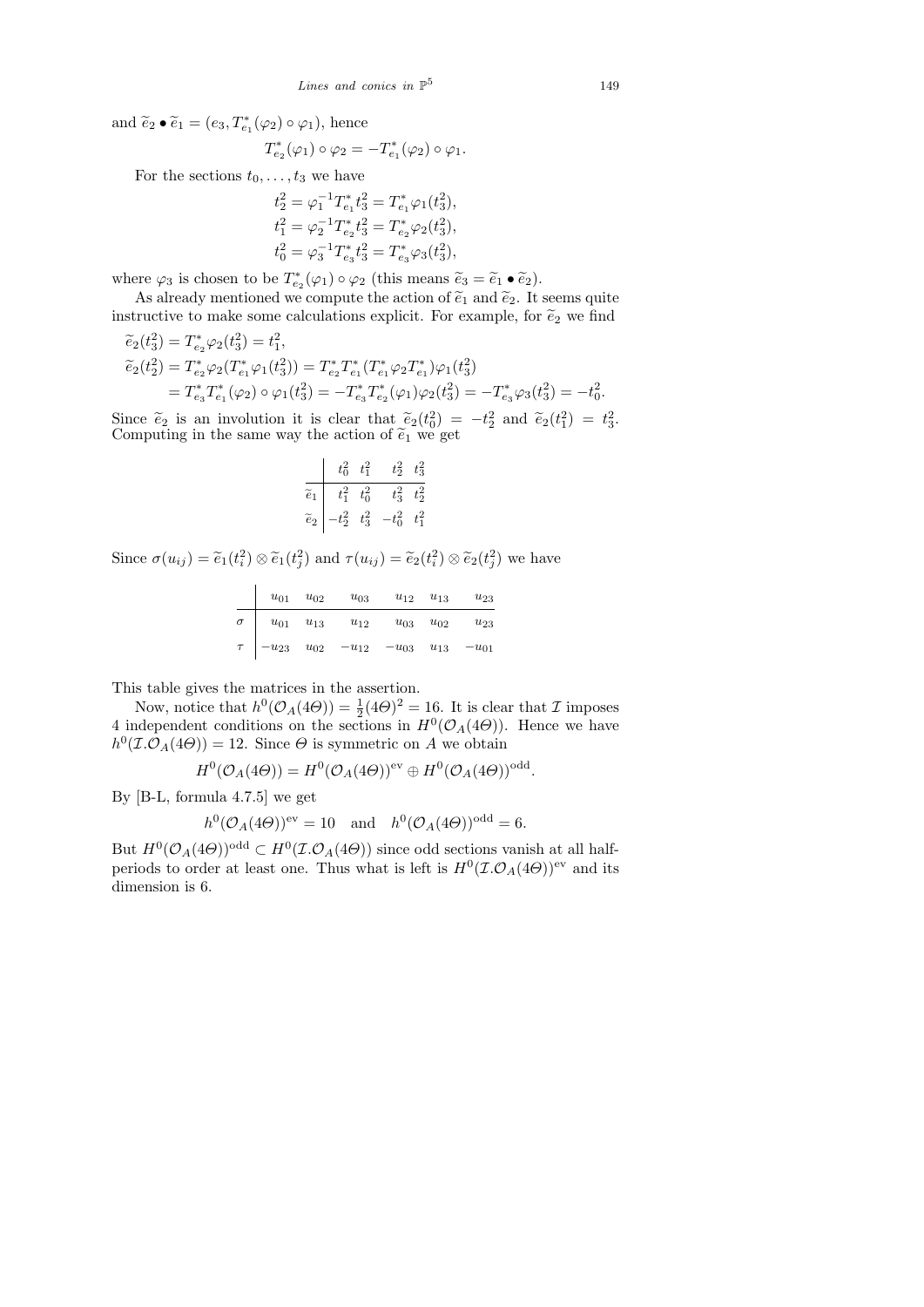Of course the  $u_{ij}$ 's are sections in  $H^0(\mathcal{I}.\mathcal{O}_A(4\Theta))$ <sup>ev</sup> and we only have to prove that they are linearly independent. Suppose that

$$
\sum \lambda_{ij} u_{ij} \equiv 0.
$$

This equation must be invariant under G. Applying  $\sigma$  to the left side we get

 $\lambda_{23}u_{23} + \lambda_{01}u_{01} + \lambda_{03}u_{12} + \lambda_{12}u_{03} + \lambda_{13}u_{02} + \lambda_{02}u_{13} \equiv 0.$ 

Subtracting both equations we get

$$
(\lambda_{03} - \lambda_{12})u_{03} + (\lambda_{12} - \lambda_{03})u_{12} + (\lambda_{13} - \lambda_{02})u_{13} + (\lambda_{02} - \lambda_{13})u_{02} \equiv 0.
$$

Let us now restrict this equation to  $\Theta_0$ :

$$
(\lambda_{12} - \lambda_{03})u_{12} + (\lambda_{13} - \lambda_{02})u_{13} = 0 \quad \text{on } \Theta_0.
$$

Rewriting the above equation with  $t_i$  we have

$$
t_1^2((\lambda_{12}-\lambda_{03})t_2^2+(\lambda_{13}-\lambda_{02})t_3^2)=0 \text{ on } \Theta_0.
$$

Since the first factor has only two zeros on  $\Theta_0$ , the second one must be zero on the whole divisor. Evaluating it at  $e_2$  and  $e_3$  we get

$$
\lambda_{12} - \lambda_{03} = 0
$$
,  $\lambda_{13} - \lambda_{02} = 0$ .

Repeating the above procedure with  $\tau$  and  $\sigma \circ \tau$  we get

$$
\lambda_{23} + \lambda_{01} = 0,
$$
  $\lambda_{12} + \lambda_{03} = 0,$   
 $\lambda_{23} - \lambda_{01} = 0,$   $\lambda_{13} + \lambda_{02} = 0.$ 

Hence all  $\lambda_{ij} = 0$ . This ends the proof.  $\blacksquare$ 

Notice that the linear systems  $H^0(\mathcal{I}.\mathcal{O}_A(4\Theta))$ <sup>ev</sup> and  $H^0(\mathcal{I}^2.\mathcal{O}_A(4\Theta))$ <sup>ev</sup> are the same since each even section vanishes to even order at all halfperiods. Let  $Bl : \widetilde{A} \to A$  be the blow-up at  $e_0, \ldots, e_3$ . Then the above linear system can be pulled back to  $A$ , more precisely:

PROPOSITION 7.

$$
(Bl)^*(H^0(\mathcal{I}.\mathcal{O}_A(4\Theta))^{\text{ev}}) = H^0(\mathcal{O}_{\tilde{A}}(4(Bl)^*\Theta - 2(E_0 + E_1 + E_2 + E_3)))^{\text{ev}}
$$

and this is a base point free linear system on  $\tilde{A}$ . Here  $E_0, \ldots, E_3$  are exceptional divisors and "ev" on the right side is taken with respect to  $(Bl)^*(\iota)$ .

P roof. The equality in the proposition is self-evident. It is enough to prove that the linear system has no base points. Obviously  $e_0, \ldots, e_3$  are the only fixed points of  $H^0(\mathcal{I}.\mathcal{O}_A(4\Theta))^{\text{ev}}$ . Hence we have to show that there is a section vanishing at  $e_i$  to order  $\leq 2$  (actually = 2). Its pullback does not vanish along  $E_i$ . Such sections are  $u_{ij}$ , where  $j \neq i$ , since  $e_i \notin \Theta_i$ .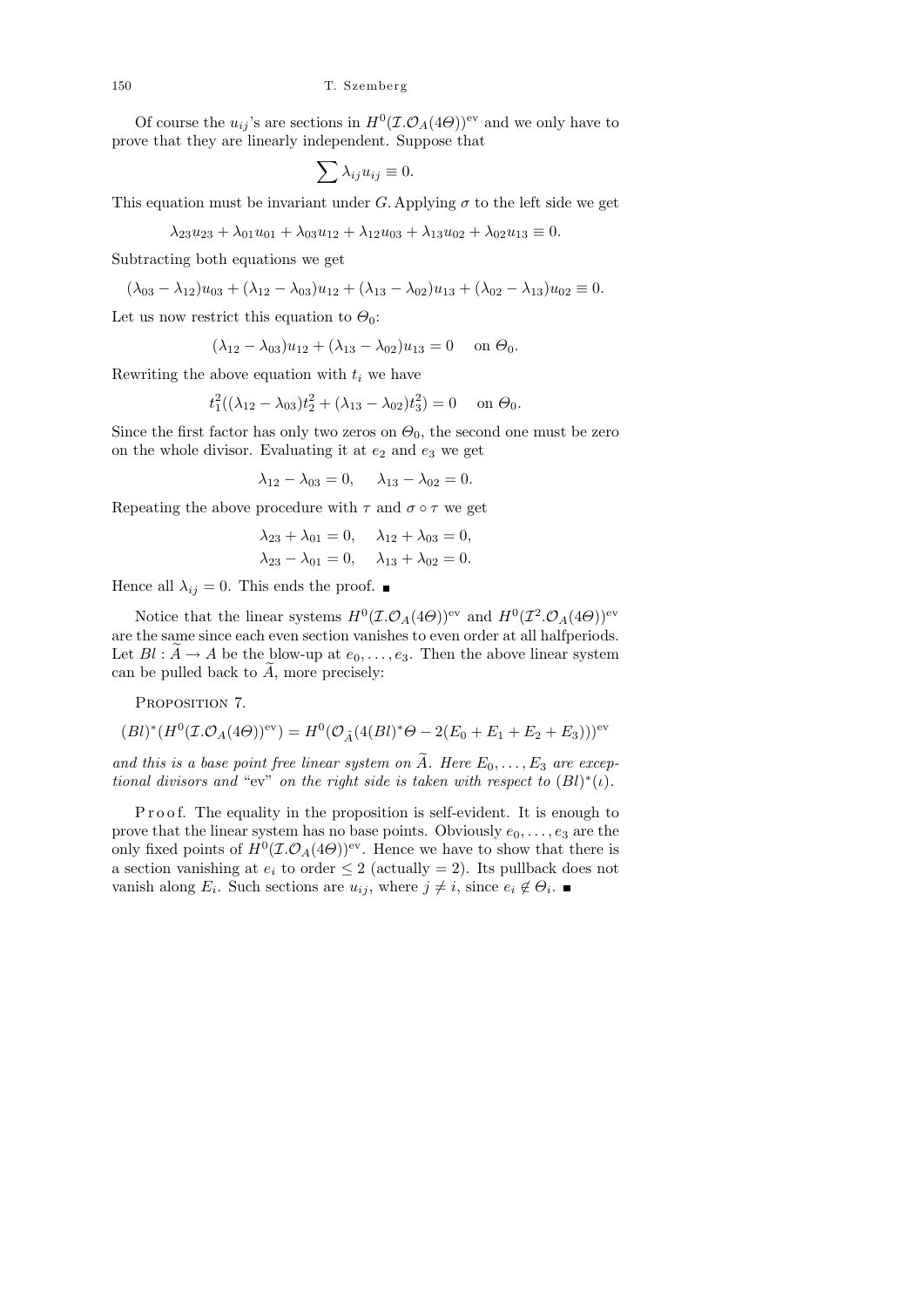The linear system described above defines a G-equivariant mapping  $\phi$ :  $\widetilde{A} \to \mathbb{P}^5$  which factors over  $\widetilde{K} = \widetilde{A}/\langle (Bl)^*(\iota) \rangle$ :

$$
\widetilde{A} \downarrow \searrow
$$
  
\n
$$
\widetilde{K} \rightarrow \mathbb{P}^5
$$

We call  $\widetilde{K}$  an *intermediate Kummer surface* since it lies "between" the classical Kummer surface with 16 singularities and the smooth K3 surface.

The linear system  $|4Bl^*(\Theta)-2(E_0+E_1+E_2+E_3)|^{\text{ev}}$  defines an associated line bundle  $\mathcal{M}^+$  on  $\widetilde{K}$  in such a way that

$$
H^{0}(\mathcal{M}^{+}) = H^{0}(\mathcal{O}_{\tilde{A}}(4Bl^{*}(\Theta) - 2(E_{0} + E_{1} + E_{2} + E_{3})))^{\text{ev}}.
$$

The next theorem states that this bundle defines an embedding of  $\widetilde{K}$ .

PROPOSITION 8. The line bundle  $\mathcal{M}^+$  defined above is very ample.

In the proof of this theorem the following result of Saint-Donat turns out to be essential. It can be found in [S] and in [Ba]. In what follows we use the notation of Bauer's paper.

PROPOSITION 9 (Saint-Donat). Let  $K$  be a  $K3$  surface and let  $L$  be a line bundle on K such that  $L^2 \geq 4$ ,  $|L| \neq \emptyset$  and such that |L| has no fixed components. Then  $|L|$  has no base points. Furthermore, the morphism  $K \to \mathbb{P}(H^0(L))$  is birational except in the following cases:

(i) There is an irreducible curve E such that  $p_a(E) = 1$  and  $L.E = 2$ .

(ii) There is an irreducible curve H such that  $p_a(H) = 2$  and  $L =$  $\mathcal{O}_K(2H)$ .

If the morphism is birational, then it is an isomorphism away of the contracted curves.

Proof of Proposition 8. Let  $Bl_s: A_s \to A$  be the blow-up at all 16 halfperiods. By slight abuse of language we denote again the exceptional divisors by  $E_0, \ldots, E_{15}$ . Let  $L_s = Bl_s^*(\mathcal{O}_A(\mathcal{I}^2.4\Theta)^{\text{ev}})$  and  $\mathcal{M}_s^+$  be the corresponding line bundle on the smooth Kummer surface  $K_s = A_s/\iota_s$ . Let  $D_0, \ldots, D_{15}$  denote the (−2)-curves on  $K_s$ , which we get as the push-downs of  $E_0, \ldots, E_{15}$ .

It is enough to prove that the morphism defined by  $\mathcal{M}_s^+$ :  $K_s \to \mathbb{P}^5$  is birational and contracts the curves  $D_4, \ldots, D_{15}$ . The second part is easy since we have

$$
\mathcal{M}_s^+.D_i = \frac{1}{2}(4Bl_s^*(\Theta) - 2(E_0 + E_1 + E_2 + E_3)).2E_i = \begin{cases} 2 & \text{if } i = 0, \ldots, 3, \\ 0 & \text{if } i \ge 4. \end{cases}
$$

The assumptions of Saint-Donat's theorem are clearly satisfied, so we are done if we prove that the following two cases cannot occur: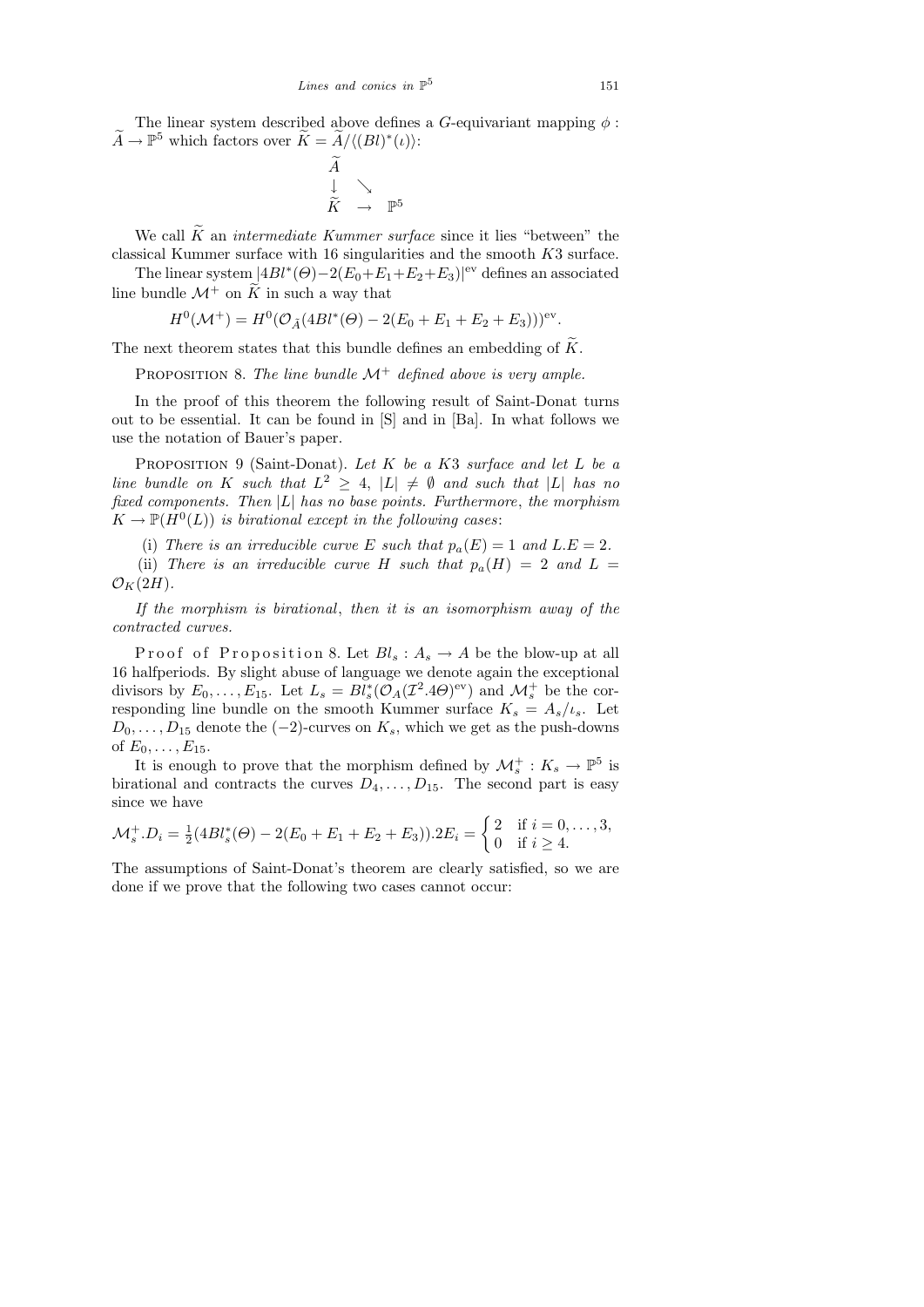152 T. Szemberg

Case 1. Let E be an irreducible elliptic curve with  $\mathcal{M}_s^+ . E = 2$ . Let  $F = \pi_s^*(E)$ . Since  $\pi_s$  is a morphism of degree 2, we have  $0 = E^2 = \frac{1}{2}$  $\frac{1}{2}F^2$ .  $F$  is again an elliptic curve on  $A_s$ , by the adjunction formula. There is a symmetric divisor G on A such that  $Bl_s^*G = F + \sum_{i=0}^{15} m_i E_i$ . One easily computes that  $G^2 = \sum_{i=0}^{15} m_i^2$  and

$$
2 = \mathcal{M}_s^+ . E = \frac{1}{2} (4Bl_s^*(\Theta) - 2(E_0 + E_1 + E_2 + E_3)).F
$$
  
=  $\frac{1}{2} (4Bl_s^*(\Theta) - 2(E_0 + E_1 + E_2 + E_3)). (Bl_s^* G - \sum_{i=0}^{15} m_i E_i)$   
=  $\frac{1}{2} (4\Theta \cdot G - 2(m_0 + \dots + m_3)).$ 

Thus we get

$$
\Theta.G = 1 + \frac{1}{2}(m_0 + \ldots + m_3).
$$

Since  $g(\Theta) = 2$ , we have  $\Theta.G \geq 2$  and thus  $m_0 + \ldots + m_3 \geq 2$ . Using the Hodge inequality (see [Ba]) we have

$$
2\sum_{i=0}^{15} m_i^2 = \Theta^2 \cdot G^2 \leq (\Theta \cdot G)^2 = \left(1 + \frac{1}{2}(m_0 + \dots + m_3)\right)^2.
$$

There are only two possibilities for  $m_i$ 's to satisfy the above inequality:

(i) There exist  $i, j \in \{0, 1, 2, 3\}$  with  $i \neq j$  such that

$$
m_k = \begin{cases} 1 & \text{if } k = i \text{ or } k = j, \\ 0 & \text{for all other } k. \end{cases}
$$

In this case we have  $G^2 = 2$ , so G defines a principal polarization. This is not possible because then G must pass through 6 halfperiods.

(ii)  $m_0 = \ldots = m_3 = 1$  and  $m_k = 0$  for  $k = 4, \ldots, 15$ . Then  $G^2 = 4$ and  $G.\Theta = 3$ . Thus G defines a (1,2)-polarization, hence  $h^0(A, |G|) = 2$ . Let e be a halfperiod on  $\Theta$  different from  $e_0, \ldots, e_3$ . In the pencil |G| we can find an element  $G_0$  passing through e. That means that  $G_0$  contains four halfperiods  $e_0, e_1, e_2, e$  lying on  $\Theta$ . Since  $G_0 \cdot \Theta = 3$  it follows that these divisors have common components because otherwise  $G_0 \cdot \Theta \geq 4$ . What is more,  $G_0$  must be irreducible, since if it had two components, say  $G_1$  and  $G_2$ , we would have  $G_1 \cdot \Theta \geq 2$ ,  $G_2 \cdot \Theta \geq 2$  and again a contradiction. So we can assume that  $G_0$  is irreducible. Since  $\Theta$  is reduced and irreducible we must have  $G_0 = \Theta + R$ . Again  $\Theta.R \geq 2$  and  $4 = G_0^2 = \Theta^2 + 2\Theta.R + R^2 \geq 6$ , a contradiction.

Case 2. Let H be a genus 2 curve such that  $\mathcal{M}_s^+ = \mathcal{O}_{K_s}(2H)$  and let  $G$  be the corresponding symmetric divisor on  $A$ . Let again  $F$  be the proper transform of G on  $\ddot{A_s}$ . We have  $Bl_s^*G = F + \sum_{i=0}^{15} m_i \ddot{E_i}$ . Computing intersection numbers we get  $G^2 = 8$  and  $m_0 = \ldots = m_3 = 1$ ,  $m_k = 0$  for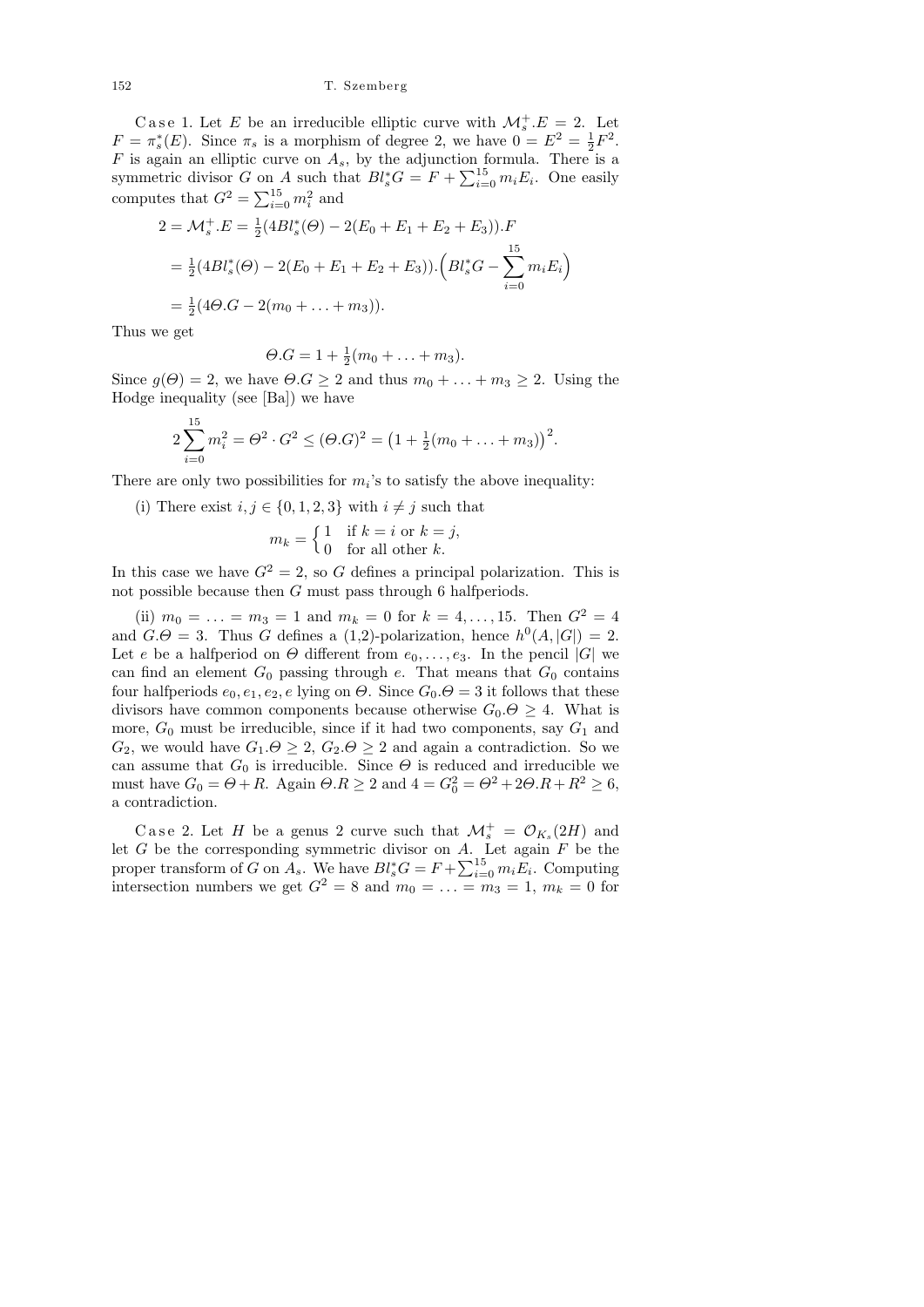$k = 4, \ldots, 15$ . This is a contradiction: G is numerically, hence algebraically equivalent to  $2\Theta$  and it must be totally symmetric.

Thus we have shown that  $\mathcal{M}^+$  defines an isomorphism.

We proceed with describing the title  $4<sub>3</sub>$  configuration. The following lemmas are simple consequences of the above proposition and of the geometry of the abelian surface A.

LEMMA 10.  $\phi | E_i$  is a 1 : 1 mapping for  $i = 0, \ldots, 3$ , and its image is a smooth conic  $C_i$  lying in some plane  $F_i$  in  $\mathbb{P}^5$ .

P r o o f. It is enough to notice that  $\pi_s : E_i \to D_i$  is  $1 : 1$  and to compute the intersection number of  $D_i$  with  $\mathcal{M}^+$ :

 $\mathcal{M}^+ . D_i = \frac{1}{2}$  $\frac{1}{2}(4Bl^*(\Theta) - 2(E_0 + E_1 + E_2 + E_3)) \cdot 2E_i = -2E_i^2 = 2.$ 

LEMMA 11. The restriction of  $\phi$  to  $\widetilde{\Theta}_i$  is for  $i = 0, \ldots, 3$  a 2 : 1 mapping branched at 3 not blown-up halfperiods on  $\Theta_i$ , and its image is a line  $L_i$  in  $\mathbb{P}^5$  (here  $\widetilde{\Theta}_i$  denotes the strict transform of  $\Theta_i$  under the blowing up).

P r o o f. We are done if we show that  $\phi(\tilde{\Theta}_i)$  is a line, since then the claim follows from the Riemann–Hurwitz formula. We compute again the intersection number:

$$
\mathcal{M}^+ \cdot (\pi_* \widetilde{\Theta}_i) = \frac{1}{2} (4Bl^*(\Theta) - 2(E_0 + E_1 + E_2 + E_3)) \cdot \widetilde{\Theta}_i
$$
  
= 2\Theta \cdot (Bl\_\* \widetilde{\Theta}\_i) - 3 = 4 - 3 = 1.

The lines  $L_i$  and the conics  $C_i$  are  $4_3$  configured. This means that each line intersects three of the conics and each conic intersects three of the lines. The next lemma describes which line intersects which conic and vice versa.

LEMMA 12. The incidences in the 43 configuration are:  $L_i \cap C_j = \emptyset$  if and only if  $i = j$  for  $i, j = 0, \ldots, 3$ .

LEMMA 13. Any two planes  $F_i$  and  $F_j$ ,  $i \neq j$ , meet in exactly one point  $p_{ij}$ . In each of the configuration planes  $F_i$  the points  $p_{ij}$ ,  $j \neq i$ , build a nondegenerate (coordinate) triangle in which the conic  $C_i$  is inscribed.

P r o o f. Suppose that  $F_i \cap F_j$  is a line. This means that  $F_i$  and  $F_j$  span some  $\mathbb{P}^3 \subset \mathbb{P}^5$ . The sections  $u_{ij}$ ,  $u_{ik}$ ,  $u_{il}$  vanish at  $e_i$  to order 2, hence they do not vanish identically on  $C_i$  and thus also on  $F_i$ . By analogy the sections  $u_{ji}$ ,  $u_{jk}$ ,  $u_{jl}$  do not vanish identically on  $F_j$ . Thus we have found five independent (by Proposition 6) sections spanning  $\mathbb{P}^3$ . This is of course a contradiction. This also shows that  $F_i \cap F_j$  is not empty, since five sections cannot span  $\mathbb{P}^5$ .

We now show that for fixed i the points  $p_{ij}$ ,  $p_{ik}$ ,  $p_{il}$  are not collinear. To this end it is enough to notice that since  $p_{ij} \in F_i \cap F_j$ , it is the only point where  $u_{ij} \neq 0$  and all other sections vanish, and similarly for all other  $p_{mn}$ .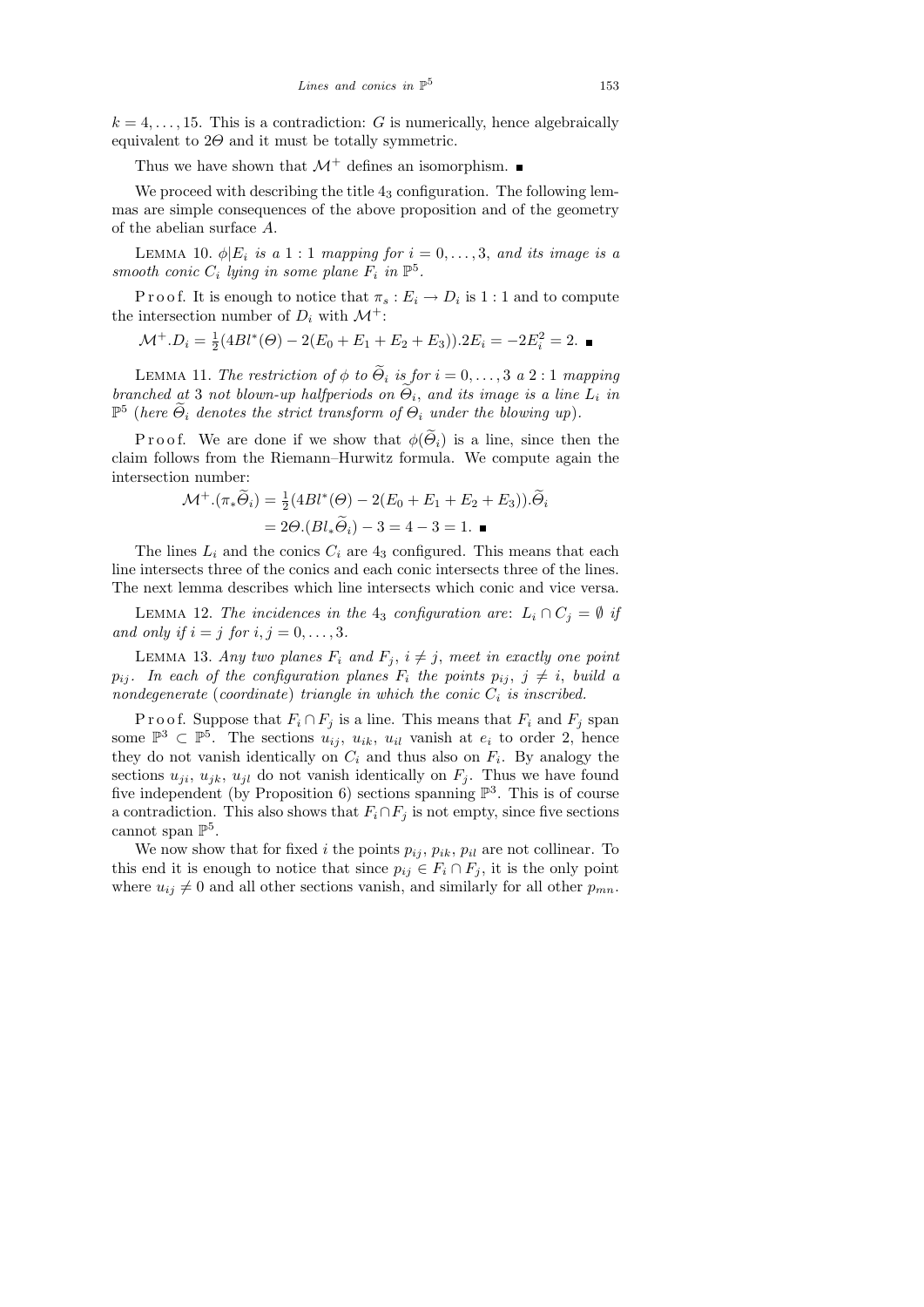154 T. Szemberg

If the points mentioned above were collinear, the sections  $u_{ii}$ ,  $u_{ik}$ ,  $u_{il}$  would not be independent, but this is not possible.

Now we have to show that the line through  $p_{ij}$  and  $p_{ik}$  is tangent to the conic  $C_i$ . We show instead that the 4-space F defined by  $u_{il} = 0$  is tangent to the conic  $C_i$ . F contains of course the line in question. Let D be the divisor defined by F on  $\widetilde{K}$ . Then we have

$$
2 = D.C_i = \frac{1}{2}(2\widetilde{\Theta}_i + 2\widetilde{\Theta}_i).2E_i = 2\widetilde{\Theta}_i.E_i
$$

and thus  $\Theta_l.E_i = 1$ . Since both divisors are effective there can only be one intersection point on the Kummer surface.

Quadratic equations of the  $4_3$  configuration. In the coordinates  $u_{ij}$ we can easily compute the equations of the planes  $F_0, \ldots, F_3$ . To this end we look for sections in  $H^0(\mathcal{I}.\mathcal{O}_A(4\Theta))$ <sup>ev</sup> vanishing to order  $\geq 3$  at a fixed halfperiod  $e_i$ . These are  $u_{jk} = t_j^2 t_k^2$ ,  $u_{jl} = t_j^2 t_l^2$ ,  $u_{kl} = t_k^2 t_l^2$ , where i, j, k, l are all different. In this way one gets

 $F_i = \{ (u_{23} : u_{01} : u_{03} : u_{12} : u_{13} : u_{02}) \in \mathbb{P}^5 \mid u_{jk} = u_{jl} = u_{kl} = 0 \}.$ 

We note that  $F_1 = \sigma(F_0)$ ,  $F_2 = \tau(F_0)$ ,  $F_3 = \sigma(\tau(F_0))$ . Let  $p_{ij} = F_i \cap F_j$  for  $0 \leq i < j \leq 4$ . We have

$$
p_{01} = (0:1:0:0:0:0), \quad p_{12} = (0:0:0:1:0:0),
$$
  
\n
$$
p_{02} = (0:0:0:0:0:1), \quad p_{13} = (0:0:0:0:1:0),
$$
  
\n
$$
p_{03} = (0:0:1:0:0:0), \quad p_{23} = (1:0:0:0:0:0).
$$

Now, the conic  $C_i$  is tangent to the line through  $p_{ij}$  and  $p_{ik}$  at the point  $q_{il} = C_i \cap L_l = F_i \cap L_l$ ; here again i, j, k, l are all different. The points of tangency are not the vertices of the coordinate triangle in  $F_i$ , which follows from Lemma 13.

Our next aim is to find equations of the conics  $C_0, \ldots, C_3$ . It is in fact enough to find one of the equations since the other three are its transforms under the action of G.

For simplicity, let us study the situation in  $\mathbb{P}^2 = \{(x_1 : x_2 : x_3)\}\.$  We choose two general points on the coordinate lines  $P_1 = \{x_3 = 0\}$  and  $P_2 =$  ${x_2 = 0}$ , say  $X_1 = (\beta : \alpha : 0)$  and  $X_2 = (\gamma : 0 : \alpha)$ , where  $\alpha, \beta, \gamma \in \mathbb{C}^*$ . Then there are precisely two conics intersecting the coordinate lines at the fixed points  $X_1$  and  $X_2$  with multiplicity 2 and intersecting the third coordinate line at some point  $X_3$  with the same multiplicity. One of these conics is the double line through  $X_1$  and  $X_2$  and the second is a smooth conic touching the third coordinate line at  $X_3 = (0 : \gamma : \beta)$ . The matrix of the quadratic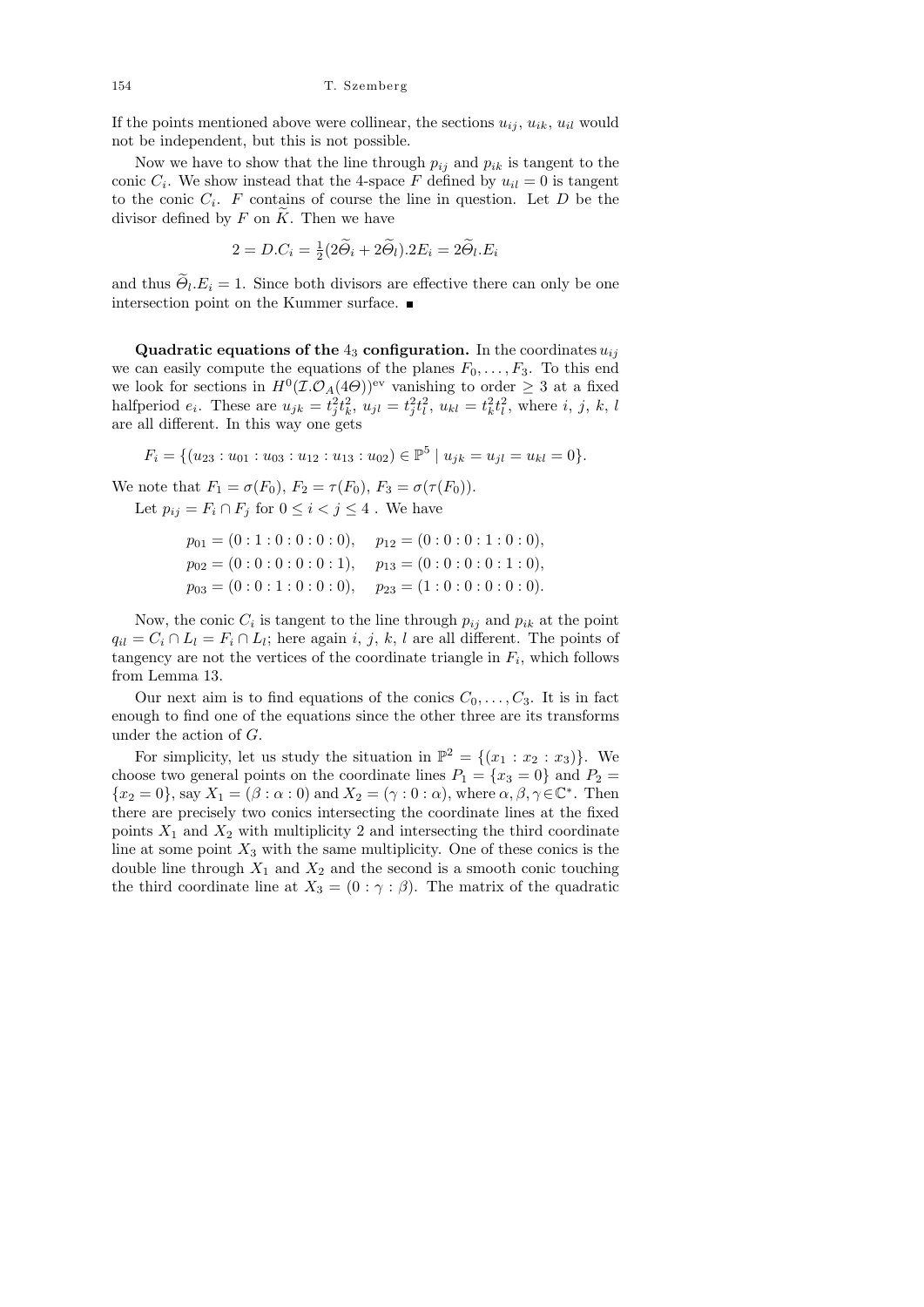form belonging to this smooth conic is

$$
\begin{bmatrix} \alpha^2 & -\alpha\beta & -\alpha\gamma \\ -\alpha\beta & \beta^2 & -\beta\gamma \\ -\alpha\gamma & -\beta\gamma & \gamma^2 \end{bmatrix}.
$$

Applying the above considerations to  $C_0$  we get its equation in  $F_0$ :

$$
\alpha^2 u_{01}^2 + \beta^2 u_{03}^2 + \gamma^2 u_{02}^2 - 2\alpha \beta u_{01} u_{03} - 2\alpha \gamma u_{01} u_{02} - 2\beta \gamma u_{03} u_{02} = 0.
$$

We also have the coordinates of the tangency points  $q_{ij}$ ,  $i \neq j$ . In particular, we note that

$$
q_{03} = (0 : \gamma : 0 : 0 : 0 : \alpha),
$$
  
\n
$$
q_{13} = \sigma(q_{02}) = (0 : \beta : 0 : \alpha : 0 : 0),
$$
  
\n
$$
q_{23} = \tau(q_{01}) = (0 : 0 : 0 : -\gamma : 0 : \beta).
$$

These points are all on the line  $L_3$  and they determine its equation. It is an easy exercise to find nine other points of tangency and equations of the other three configuration lines. It is easy because we have already identified the symmetry group of the configuration.

Now we look for quadrics  $Q$  in  $\mathbb{P}^5$  containing our configuration of conics and lines. We note that the conics alone contain all information required, more precisely:

LEMMA 14. If Q is a quadric in  $\mathbb{P}^5$  containing the conics  $C_0, \ldots, C_3$  then it also contains the lines  $L_0, \ldots, L_3$ .

P r o o f. Each line is tangent to three conics, so its intersection with  $Q$ contains at least three points. Hence the whole line lies on the quadric by a degree argument.

Let Q be given as a symmetric matrix  $[a_{ij}], i, j = 1, \ldots, 6$ . Its intersection with the plane  $F_i$  is, again by a degree argument, the conic  $C_i$ . Comparing the equations of  $C_i$  and  $Q|F_i$  one gets conditions for the coefficients  $a_{ij}$ . We omit these boring calculations here.

PROPOSITION 15. All quadrics containing the subject configuration form a 4-dimensional linear system spanned by

$$
Q_1 = \begin{bmatrix} \alpha^2 & 0 & -\alpha\beta & -\alpha\beta & \alpha\gamma & \alpha\gamma \\ 0 & \alpha^2 & -\alpha\beta & -\alpha\beta & -\alpha\gamma & -\alpha\gamma \\ -\alpha\beta & -\alpha\beta & \beta^2 & 0 & \beta\gamma & -\beta\gamma \\ -\alpha\beta & -\alpha\beta & 0 & \beta^2 & -\beta\gamma & \beta\gamma \\ \alpha\gamma & -\alpha\gamma & \beta\gamma & -\beta\gamma & \gamma^2 & 0 \\ \alpha\gamma & -\alpha\gamma & -\beta\gamma & \beta\gamma & 0 & \gamma^2 \end{bmatrix}, \ Q_2 = \begin{bmatrix} 1 & 1 & 0 & 0 \\ 0 & 1 & 0 & 0 \\ 0 & 0 & 0 & 0 \\ 0 & 0 & 0 & 0 \\ 0 & 0 & 0 & 0 \\ 0 & 0 & 0 & 0 \end{bmatrix},
$$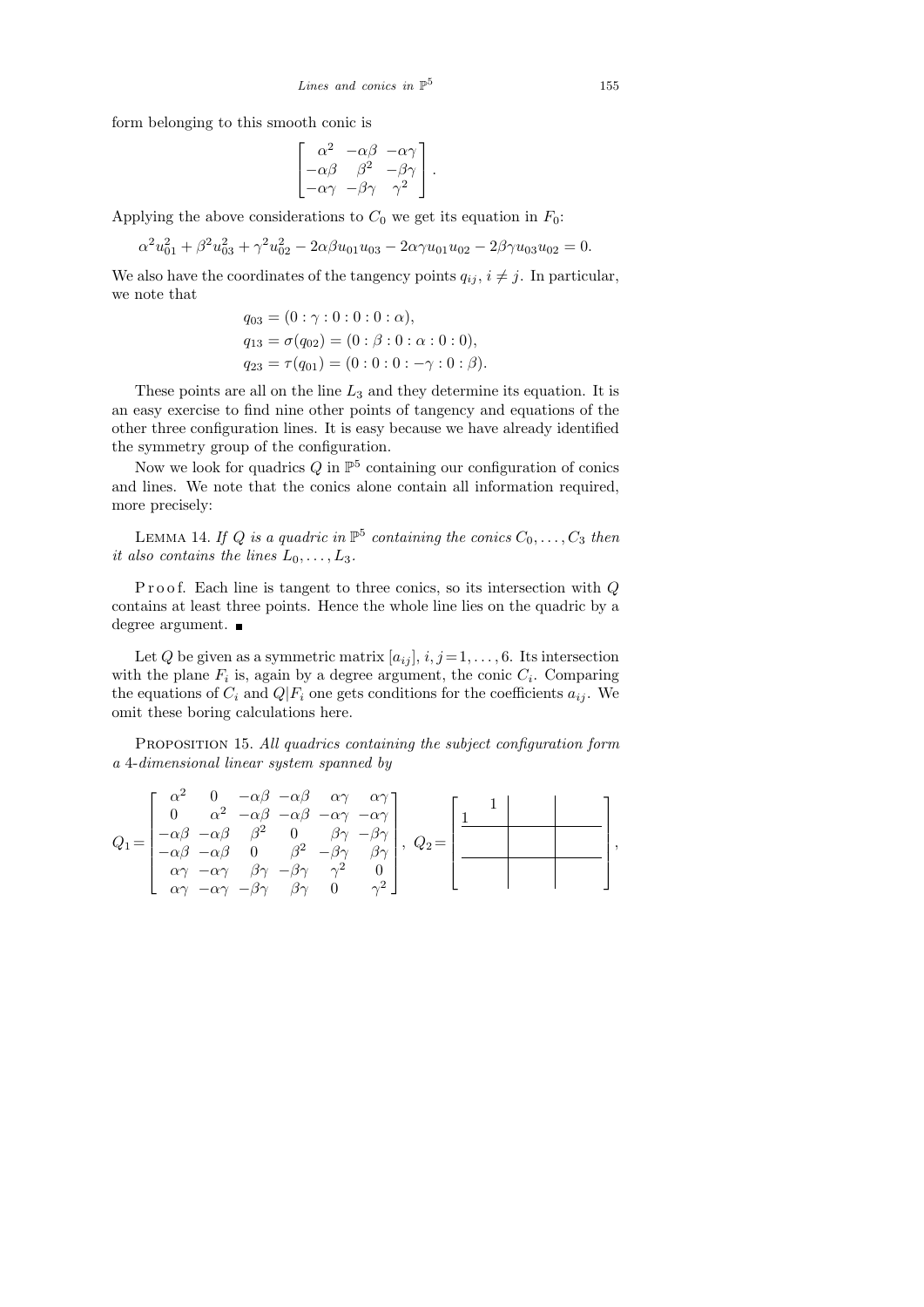

P r o o f. One easily verifies that these quadrics contain our configuration. The completeness of the list follows from the considerations above.

We now want to inspect more closely the intersections of the quadric hypersurfaces just found. It is clear that the last three are very singular, in fact they can each be decomposed into sums of two hyperplanes. The intersection  $Q_2 \cap Q_3 \cap Q_4$  is a singular K3 surface S, which is the union of eight planes:  $F_0, \ldots, F_3$  and  $F'_0, \ldots, F'_3$ . If  $F_i$  is defined by  $u_{jk} = u_{jl} = u_{kl}$ 0, then  $F_i'$  is defined by  $u_{ij} = u_{ik} = u_{il} = 0$ , where i, j, k, l are all different.

Intersecting S with  $Q_1$  we get our configuration: the lines  $L_i$  are, however, counted with multiplicity 2. Thus they are double lines (singular conics) in the planes  $F_i'$ . There is an amusing "external" symmetry in this situation. Let us recall that looking for the equation of a conic tangent to all sides of the coordinate triangle and passing through two fixed points  $X_1$  and  $X_2$  we found in fact two conics. One of them was smooth and the other one, which we left aside, was a double line. If we took this line instead of the smooth conic we would now get smooth conics in the "dual" planes  $F'_0, \ldots, F'_3$ . Their equations would be exactly the equations of  $C_0, \ldots, C_3$  after a change of coordinates with the matrix  $Q_2 + Q_3 + Q_4$ .

Equations of the intermediate Kummer surface. The  $4<sub>3</sub>$  configuration studied in the previous section lies on the surface  $K$  defined after Proposition 7. We use the equations of this configuration to find equations defining our Kummer surface. Let us notice that two of them are self-evident. These are

$$
S_1 = Q_2 - Q_3 = u_{01}u_{23} - u_{03}u_{12} = 0,
$$
  
\n
$$
S_2 = Q_2 - Q_4 = u_{01}u_{23} - u_{02}u_{13} = 0.
$$

If we hope to get the surface  $\widetilde{K}$  as a complete intersection, as in the case of a smooth  $K3$  surface in  $\mathbb{P}^5$ , we need another equation. It must be a linear combination of  $Q_1, \ldots, Q_4$ . Because of the form of  $S_1$  and  $S_2$  we can assume that  $S_3 = \mu Q_1 + \lambda Q_2$ . Actually, we have already studied in the previous section the case  $\mu = 0$ , so we can assume  $S_3 = Q_1 + \lambda Q_2$ .

To find  $\lambda$  we need additional information about the surface. This data is coded in its singular points. There are exactly 12 of them and they are in 1 : 1 correspondence with the halfperiods on the abelian surface A which we have not blown up. Since there are precisely 3 of them on each divisor  $\Theta_0, \ldots, \Theta_3$ ,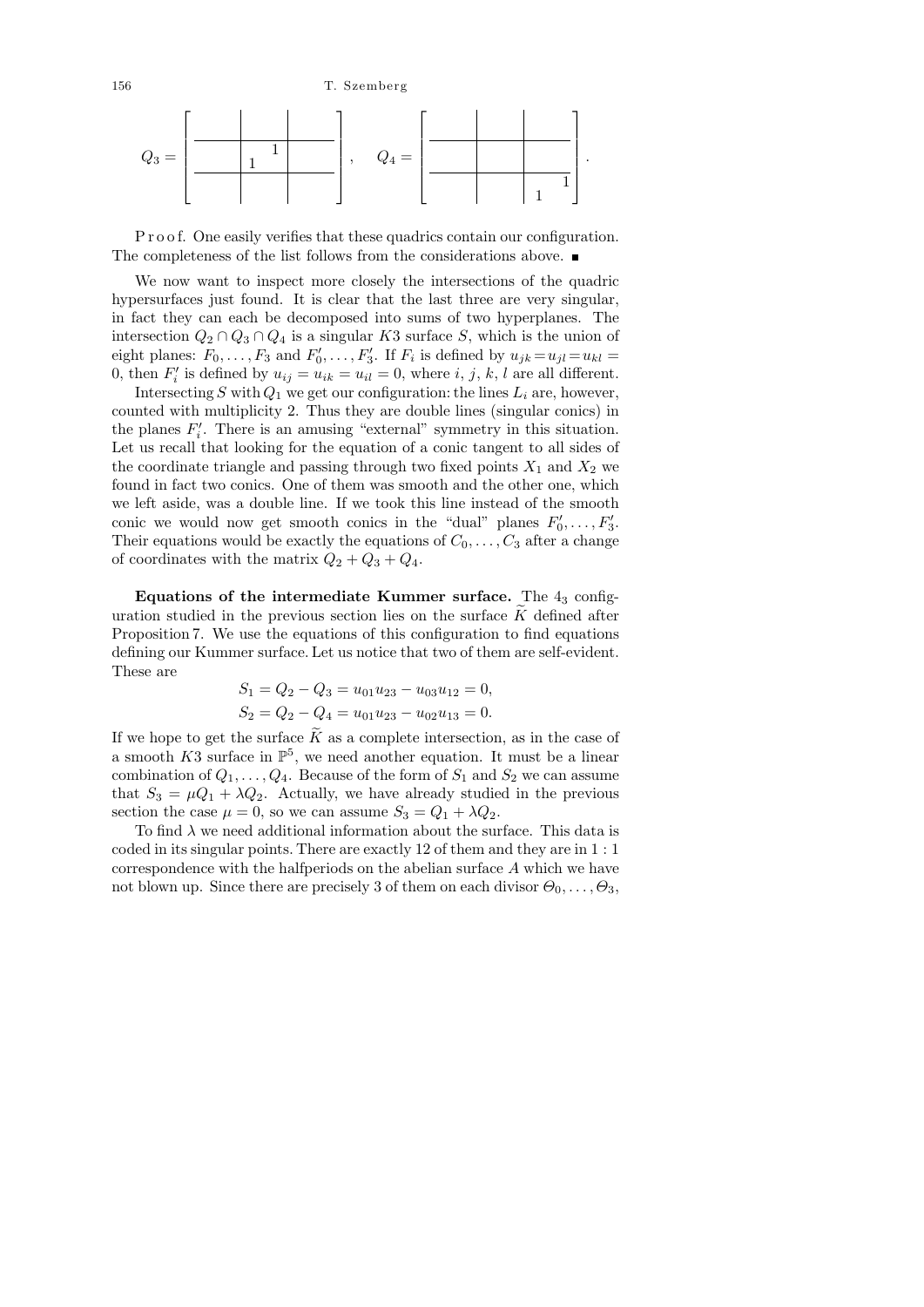there are three singular points of the surface on each line  $L_0, \ldots, L_3$ . They do not coincide with the points  $q_{ij}$ . By symmetry it is clear that the singularities on one of the lines, say  $L_3$ , determine all the others. In fact, already the choice of one singular point on  $L_3$  determines the other two and thus all singularities of the surface. This is shown in the following

PROPOSITION 16. Fix  $(-\alpha : \beta : \gamma) \in (F_3')^*$ . Let  $x = sq_{03} + tq_{23}$  be a point on  $L_3$ , where  $(s:t) \in \mathbb{P}^1 \setminus \{(0:1), (1:0), (\beta:-\alpha)\}.$  Then for

$$
\lambda = -\frac{2\alpha\beta^2t^3 + (3\alpha^2\beta + \beta\gamma^2 + \beta^3)st^2 + (3\alpha\beta^2 - \alpha\gamma^2 + \alpha^3)s^2t + 2\alpha^2\beta s^3}{\beta st^2 + \alpha s^2t}
$$

the point x is singular and  $\widetilde{K}$  is the complete intersection of  $S_1$ ,  $S_2$  and  $S_3$ .

P r o o f. For x to be singular in  $\widetilde{K} = S_1 \cap S_2 \cap S_3$  it suffices that

rk 
$$
\begin{pmatrix} dS_1/d(u_{01} \dots u_{23}) \\ dS_2/d(u_{01} \dots u_{23}) \\ dS_3/d(u_{01} \dots u_{23}) \end{pmatrix} < 3
$$
 at x.

Instead of simply inserting  $\lambda$  we show how to calculate it knowing x. It is not only a more exciting and natural procedure but also, proceeding along this line, we get some additional information. Calculating the matrix above we find

$$
\begin{pmatrix} \lambda s \gamma + 2 \alpha \beta \gamma + s \alpha^2 \gamma & 0 & -2 s \alpha \beta \gamma - t \beta^2 \gamma & 0 & -s \alpha \gamma^2 + t \beta \gamma^2 & 0 \\ s \gamma & 0 & t \gamma & 0 & 0 & 0 \\ s \gamma & 0 & 0 & 0 & -s \alpha - t \beta & 0 \end{pmatrix}.
$$

It is clear that its rank is  $<$  3 if the determinant

$$
\begin{vmatrix} \lambda s \gamma + 2 \alpha \beta \gamma + s \alpha^2 \gamma & -2 s \alpha \beta \gamma - t \beta^2 \gamma & -s \alpha \gamma^2 + t \beta \gamma^2 \\ s \gamma & t \gamma & 0 \\ s \gamma & 0 & -s \alpha - t \beta \end{vmatrix}
$$

vanishes. Since the determinant is linear in  $\lambda$ , we can simply calculate  $\lambda$  and thus verify the assertion of our proposition.  $\blacksquare$ 

Let us write down the above condition on the determinant as a homogeneous equation in  $t$  and  $s$ :

$$
\gamma^2 (2\alpha\beta^2 t^3 + (\lambda\beta + 3\alpha^2\beta + \beta\gamma^2 + \beta^3)st^2 + (\lambda\alpha + 3\alpha\beta^2 - \alpha\gamma^2 + \alpha^3)s^2t + 2\alpha^2\beta s^3) = 0.
$$

If we now set  $t = \alpha p$  and  $s = \beta q$ , the above equation becomes a bit simpler:

$$
2\alpha^2 p^3 + (\lambda + 3\alpha^2 + \gamma^2 + \beta^2)qp^2 + (\lambda + 3\beta^2 - \gamma^2 + \alpha^2)q^2p + 2\beta^2q^3 = 0.
$$

It is not very surprising that we get an equation of degree 3. The three zeroes correspond to singular points on  $L_3$  for fixed  $\lambda$ . This equation is also the starting point to study the moduli space of intermediate Kummer surfaces. But that is another story.